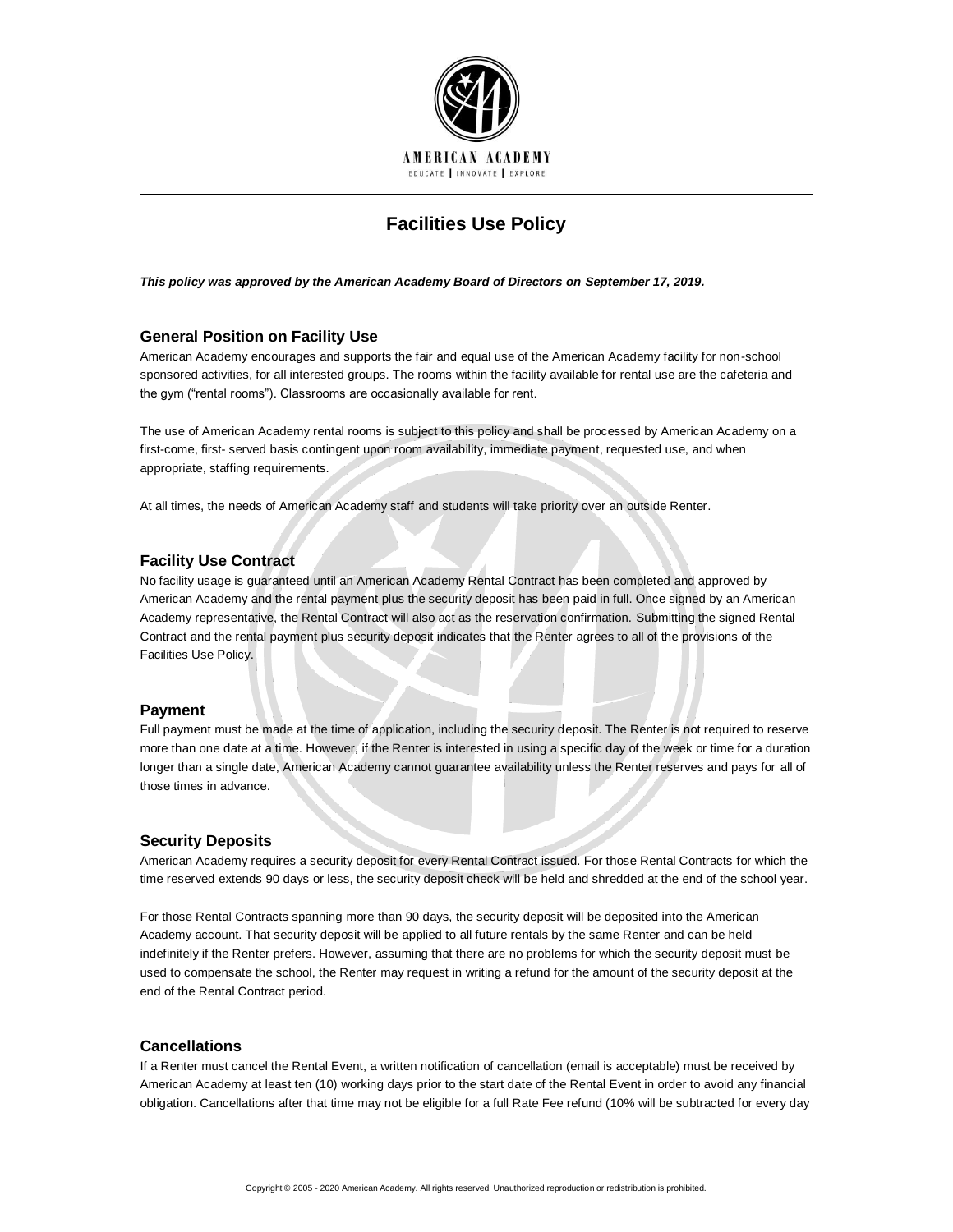past 10 days up to 100% of the total Rate Fee), subject to American Academy's discretion. Deposits are 100% nonrefundable in the case of a cancellation made less than 10 days before the event start date.

# **Group Classifications and Rates**

American Academy rental rates are determined and approved by the American Academy Board of Directors on an annual basis. Rental rates are subject to change annually at the discretion of the Board of Directors.

### *Affiliation*

An affiliated group is any non-profit business, club or organization with 75% or more confirmed American Academy student members in the group. A non-affiliated group is any non-profit business, club or organization with less than 75% confirmed American Academy student members. The affiliated rental rate at American Academy will be a discounted rate.

#### *Non-Profit and Commercial Groups*

A commercial group is any for-profit business, club or organization. A non-profit group is any group organized through the State of Colorado as a not-for-profit business, club or organization. Any group claiming this status in order to secure a discounted rate at American Academy will need to provide documentation showing non-profit status which may either be a Certificate of Good Standing from the State of Colorado, or a Letter of Determination as a 501c3.

#### *Affiliated Non-Profit Organization Rental Rates*

 $Gym = $40.00$ Cafeteria = \$30.00 Turf Field =  $$20.00$ Classroom = \$20.00/hr (only available after 4:30 P.M. on school days with teacher consent) Gym and Cafeteria = \$70.00 Gym and Turf Field = \$65.00 Gym, Cafeteria and Turf Field = \$90.00

# *Non-Affiliated Non-Profit Organization Rates*

 $Gym = $60.00$ Cafeteria = \$40.00 Turf Field =  $$30.00$ Classroom = \$25.00/hr (only available after 4:30 P.M. on school days with teacher consent) Gym and Cafeteria = \$95.00 Gym and Turf Field =  $$85.00$ Gym, Cafeteria and Turf Field = \$120.00

#### *Affiliated Commercial Rental Rates*

 $Gym = $95.00$  $C$ afeteria =  $$60.00$ Turf Field =  $$50.00$ Classroom = \$40.00/hr (only available after 4:30 P.M. on school days with teacher consent) Gym and Cafeteria = \$150.00 Gym and Turf Field = \$140.00 Gym, Cafeteria and Turf Field = \$195.00

#### *Non-Affiliated Commercial Organization Rental Rates*

Gym = \$115.00 Cafeteria = \$70.00 Turf Field =  $$60.00$ Classroom = \$45.00/hr (only available after 4:30 P.M. on school days with teacher consent) Gym and Cafeteria = \$180.00

#### Copyright © 2005 - 2020 American Academy. All rights reserved. Unauthorized reproduction or redistribution is prohibited.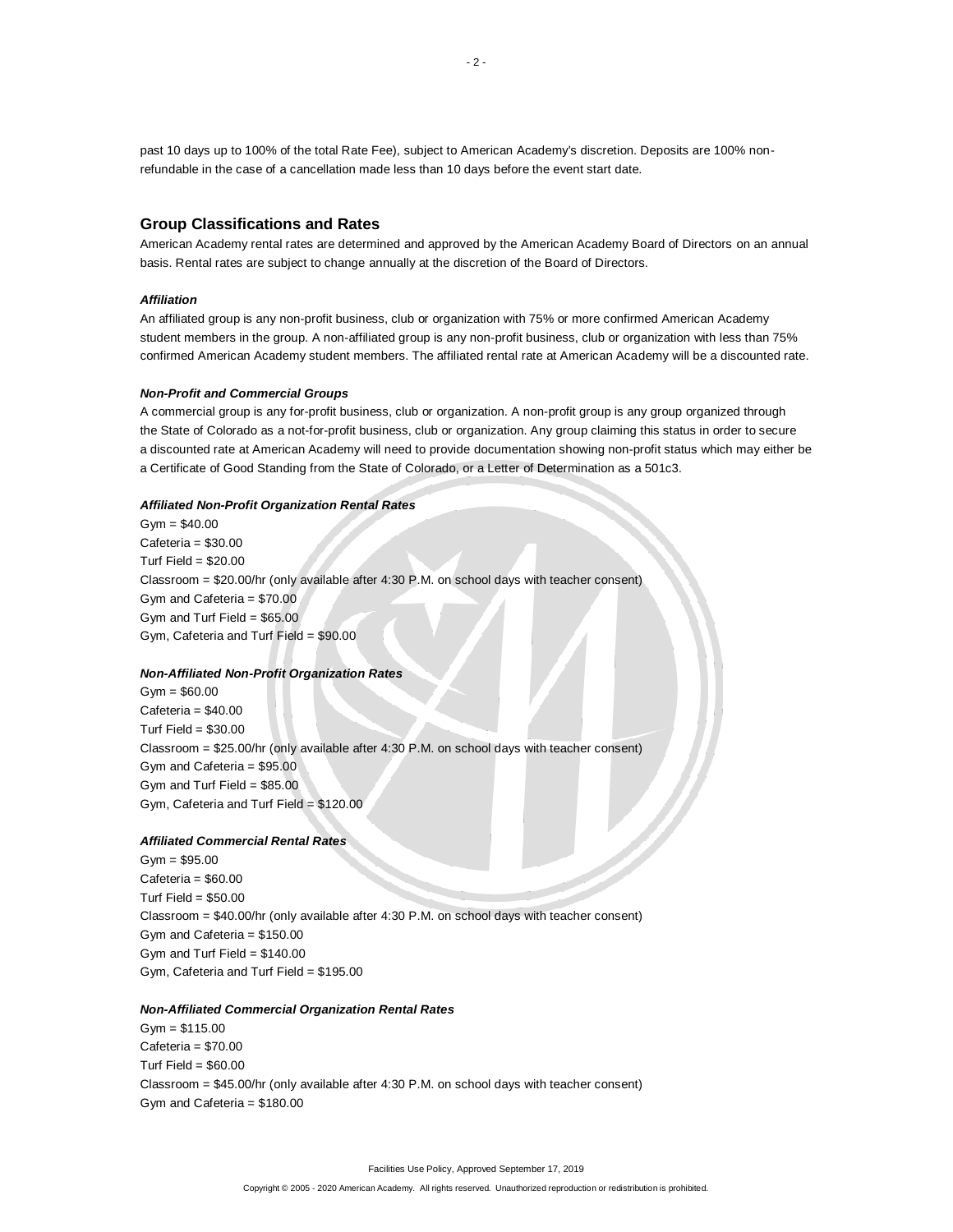Gym and Turf Field =  $$150.00$ Gym, Cafeteria and Turf Field = \$225.00

# **Renter Qualifications**

#### *Proof of Insurance*

All groups who rent at American Academy MUST provide a current Certificate of Insurance with American Academy named as an "additional insured" on the certificate.

#### *Background Checks*

All individuals who rent at American Academy to teach to or lead American Academy students in the rental activity on a regular basis MUST get fingerprinted at the sheriff's department at their own expense and undergo an official background check through the Colorado Bureau of Investigation (required for Colorado public schools) which will be processed through American Academy. Additionally, when the Renter initially arrives at American Academy, they MUST bring their driver's license with them and present it to the front office for a driver's license scan as part of the standard security procedure for all American Academy visitors.

### **Damages**

American Academy reserves the right to cancel any event judged as potentially dangerous or damaging, or to cause more than a reasonable disturbance, to the rental rooms or other rooms affected by the rental rooms in the facility.

Damage of any kind to any item or space in a rental room must be reported within 24 hours to the American Academy Director of Facilities. In the event of any damage to a rental room, the group renting in that room will be responsible for payment of those damages. If the amount of the damage is less than the amount of the security deposit, then the damage will be paid for with the security deposit and the Renter will be required to submit another security deposit in order to continue with the rental. However, if the amount of the damage exceeds the amount of the security deposit, the Renter will be responsible for payment of the difference between those charges and the security deposit amount and will be billed accordingly.

The person whose signature is on the American Academy Rental Contract will be held responsible for payment. Until such payment is made in full, the rental contract may be suspended and related activities cancelled. American Academy reserves the right to cancel any rental contract with any group as a result of damage inflicted on the facility by members of the Renter's group and/or during the designated time of rental, and to withdraw consideration for future use. If American Academy cancels the rental contract as a result of damage or other problems associated with the Renter, no refund will be issued for the rental.

#### **Facility Security and Safety**

American Academy has a sophisticated security system using coded badges and card readers, as well as manual keys. When an event has been scheduled, the lock system will be automatically programmed to accommodate the scheduled event timing.

### **Event Supervisor**

Every rental group must designate an Event Supervisor. Once the rental contract has been signed and full payment has been made, the Event Supervisor will be responsible for communicating and coordinating with the Director of Facilities to coordinate facility use and access, as well as to learn of any rules specific to the room they will be renting.

The Event Supervisor is also responsible for the following: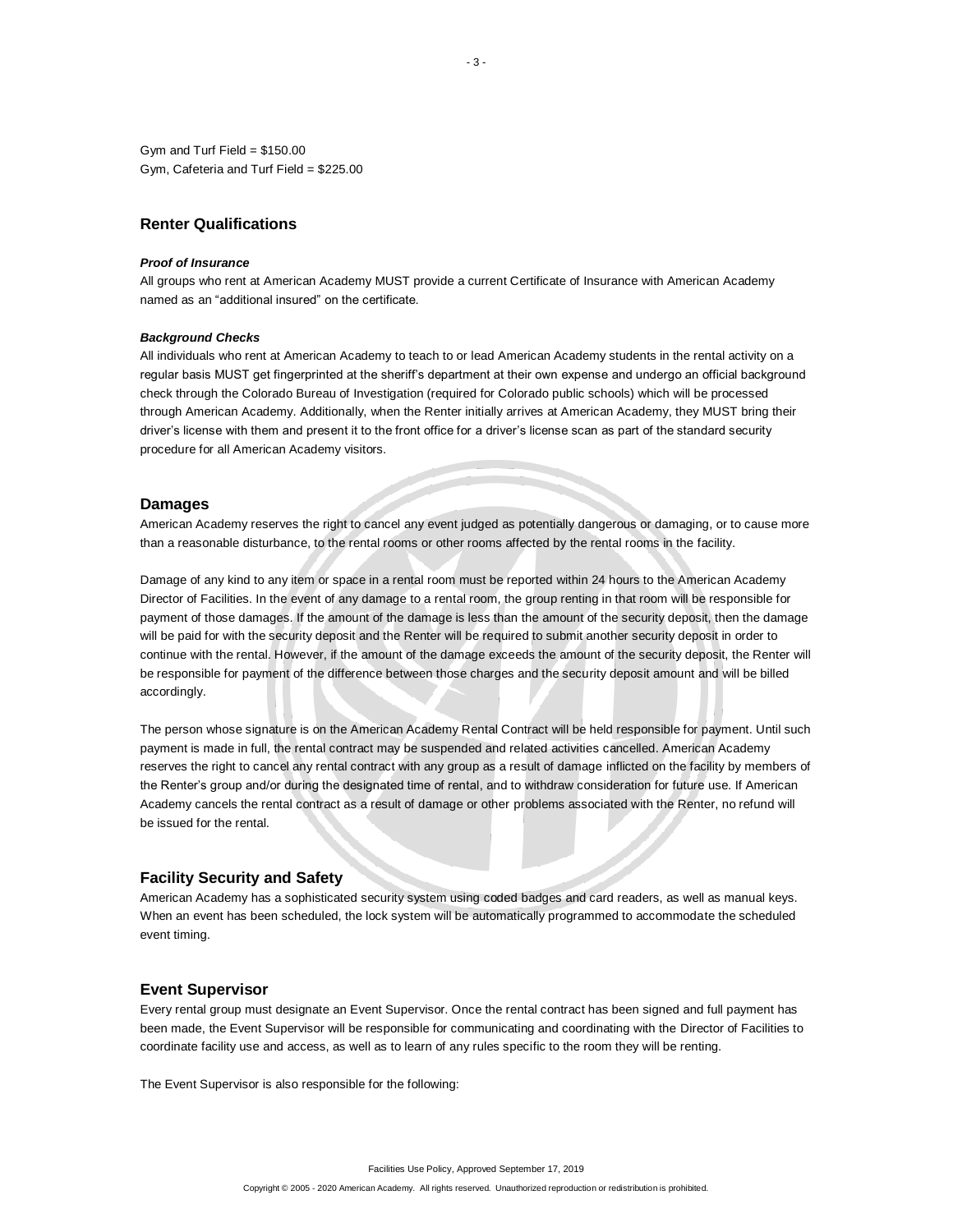### **Planning Ahead**

Most Rental Events at the school take place outside of school and office hours (Office Hours: Monday – Friday, 7:30 am – 4:30 pm per the American Academy School Calendar). The American Academy Director of Facilities is therefore off-site during most Rental Events. For this reason, Renters should plan ahead and communicate with the Director of Facilities prior to the first date of their Rental Event about how to access the building when they arrive (door lock schedules and key cards) and school rules they and any other people attending the Rental Event must follow. Unless there is an emergency, if a Renter requires the Director of Facilities to come to the school to assist the Renter during the Rental Event, an additional charge of \$50.00 may be charged to the Renter for each instance.

### **Emergency Notification**

Accidents and emergencies can happen during a Rental Event. Please be sure to notify the Director of Facilities if, at any time before, during or after a Rental Event there is an emergency at the building, even if the emergency does not involve American Academy students or staff.

#### **Building Secured**

Doors to areas not rented and doors to the exterior of the building are never to be propped open at any time for any reason before, during or after the Rental Event. If a door is found propped open before, during or after a rental event, an additional charge of \$200.00 will be charged to the Renter for each instance. Additionally, the Event Supervisor will be responsible for making sure that all members of the group or audience have left the building after the event and that the building is locked when they leave. If the facility is left unlocked, including instances where a door to the exterior has been propped open so that the lock cannot engage, an additional \$500.00 will be charged to the Renter for each instance.

**Room Clean** 

The rental room must be left in the condition in which it was found. This includes, but is not limited to, replacing any tables or chairs or other furniture moved for the Renter's purpose, as well as picking up any garbage and cleaning up any messes. If, upon inspection by the Director of Facilities, the room is found to be in less than good condition after the rental event, an additional \$75.00 will be charged to the Renter for each instance.

**Lights Off** 

Lights inside the Rental Room must be turned off by the Renter at the end of the Rental Event. If lights are found left on all night, an additional \$75.00 will be charged to the Renter for each instance.

#### **Key Cards Returned**

If a key card has been issued to the Renter for access to the American Academy building during the rental event, the Renter is required to return that key card within 48 hours of the last day of the rental event. Failure to return the key card will result in an additional \$200.00 charge to the Renter for each key and/or badge. If the Renter loses a key card during the rental event, the Event Supervisor must notify the Director of Facilities immediately and a new card may or may not be issued at the discretion of the Director of Facilities. Failure to notify the Director of Facilities within 24 hours of losing a key card will result in an additional \$200.00 charged to the Renter.

# **Parking**

American Academy reserves the right to determine adequate parking circumstances for all events and to add the cost associated with the use of parking, if any, to the contract. American Academy has a limited parking area and can only accommodate up to 80 cars at the Castle Pines campus and 175 cars at both the Motsenbocker and Lincoln Meadows campuses. For larger events involving more than 80 vehicles at Castle Pines or 175 vehicles at Parker, the Renter is expected to make arrangements for additional parking elsewhere.

# **Equipment, Supplies, Food**

Once a rental contract has been signed, American Academy can arrange, with advanced notice, for specialized services such as audio-visual or gym equipment (an extra charge may apply). American Academy does not supply food or drink. If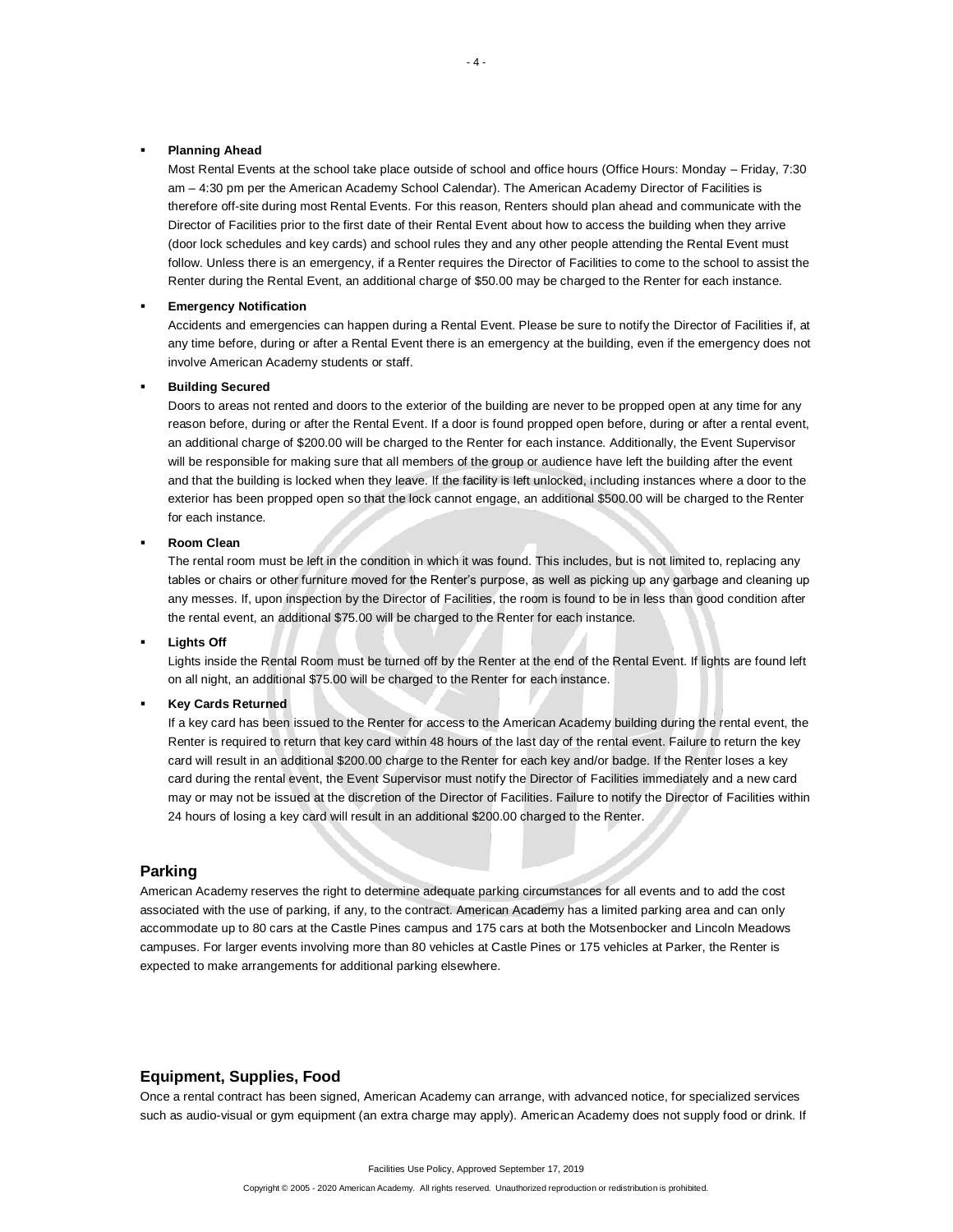brought by the Renter, food may only be served in the cafeteria or in the hallway outside of the gym and cafeteria. At no time is food allowed in the gym or the front lobby area. These areas are carpeted and/or have special flooring. Only water is allowed in the gym and the front lobby. Drinks other than water must be served in the cafeteria or the hallway outside the gym and cafeteria. If food is taken into the gym at any time during the rental period a fine of \$75.00 per instance will apply.

# **Decorations and Signage**

Individuals/organizations using American Academy property and facilities shall not a fix any kind of decoration or signage to any part of the facility or grounds without permission from American Academy.

# **Clean-up**

Individuals/organizations using American Academy property and facilities must leave the rental room in the condition in which they found it.

# **Laws and Ordinances**

Individuals / organizations using American Academy property and facilities shall comply with all state, county, and Douglas County School District rules, regulations, and ordinances including, but not limited to those pertaining to fire, health, and safety:

- Alcoholic beverages or illegal drugs in any form are not permitted on American Academy property.
- No weapons of any kind are permitted on American Academy property. Weapons include bladed weapons, bee-bee guns, pellets, gun replicas, or paint guns.
- Regular exit doors, walkways, and access to fire extinguishers shall not be blocked at any time.
- Facility capacity (room capacity) ratings shall be followed. Cafeteria: 232; Gym: 984.
- Smoking is prohibited inside all areas of the American Academy facility and grounds.
- Consumption of food and beverages restrictions in designated rooms shall be followed.
- All meetings and events shall be open to the American Academy Board of Directors or their designated representatives.

# **Objectionable Conduct**

The School reserves the right to eject any individual whose conduct is disorderly or disruptive including, but not limited to, one or more of the following ways:

- Intoxication
- Use of abusive, indecent, profane, or vulgar language
- Making offensive gestures or displays
- **EXEDENT Abusing or threatening another in an offensive manner**
- Making unreasonably loud noises
- Fighting with another person
- Vandalism

# **Rules and Timing for Afternoon Carpool**

In order to safely and efficiently move a large number of students and cars in and out of American Academy at the beginning and end of each school day, American Academy runs a carpool line for approximately 30 – 40 minutes.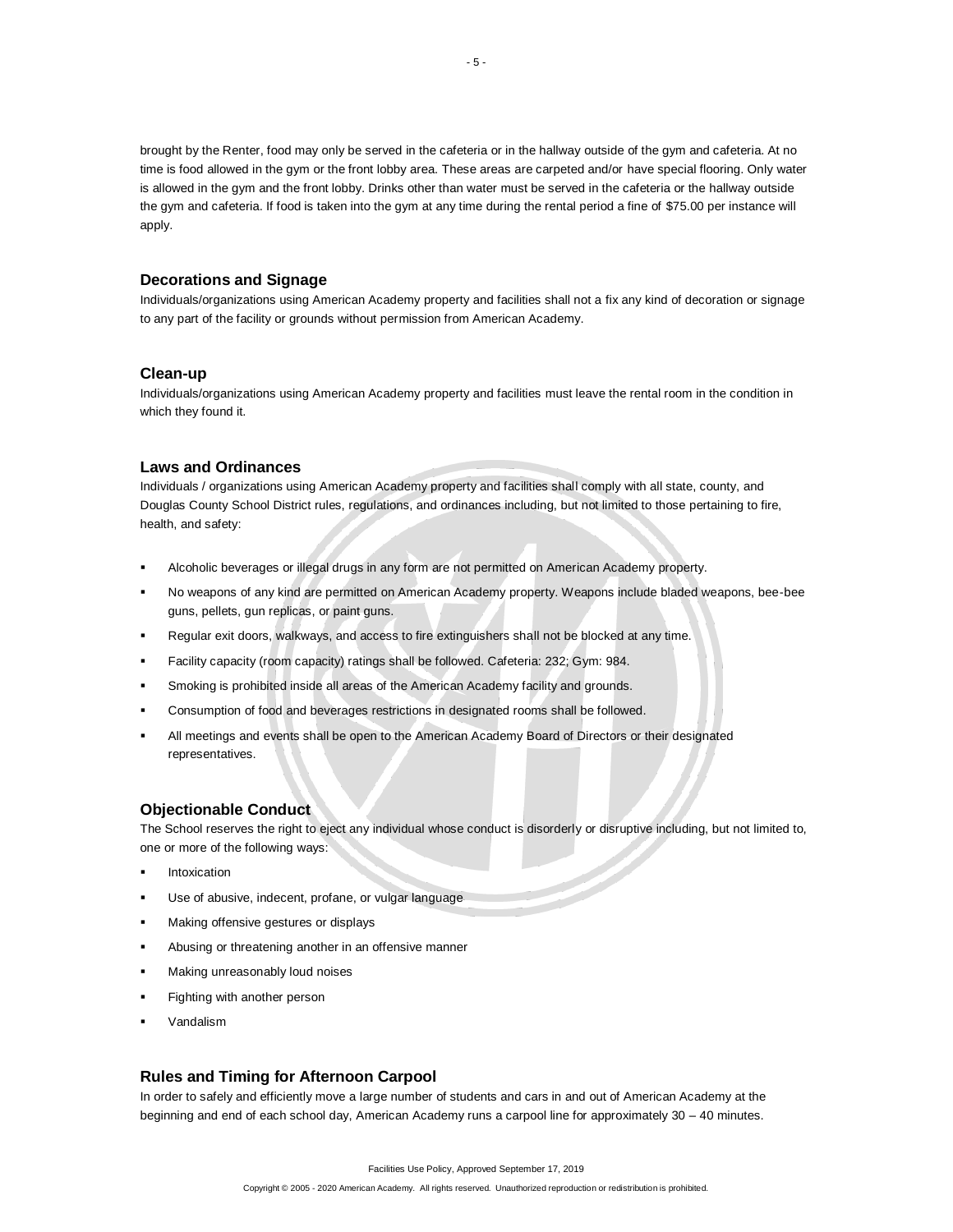The following rules have been developed for the safety of all who arrive at the school during these carpool times, including Renters.

### ▪ **PRIOR TO 3:15 P.M. (applies to all campuses)**

Renters and their guests arriving for after-school rental activities at American Academy prior to 3:15 pm may drive straight to the school's parking lot.

### ▪ **BETWEEN 3:15 P.M. – 3:35 P.M. (applies to all campuses)**

Renters and their guests arriving between 3:15 p.m. – 3:35 p.m. MUST get into the carpool line with the rest of the cars and go through carpool to get to the parking lot. Renters and their guests should never attempt to go around the carpool line, even if the line has not started moving. At no time should any car attempt to drive the wrong way to enter the parking lots. Instead, if a Renter is late for an activity or delayed in the AA carpool line, they are instructed to call the front office (Castle Pines: 720-292-5200; Motsenbocker: 720-292-5600; Lincoln Meadows 720-292-5300) and let them know the situation. The front office will do whatever they need to keep kids safe and supervised until the driver has arrived safely and parked in the parking lot.

### ▪ **BETWEEN 3:35 P.M. – 4:15 P.M. (applies to all campuses)**

If arriving after 3:35 pm, Renters and their guests will find that the AA carpool will be officially in progress and cars will be moving through the designated carpool routes within the American Academy parking lots and the roads leading up to them. Renters and their guests should not try to drive around the carpool line. Renters and their guests should always respect the directions of the carpool attendants and follow instructions to get through carpool safely and without disrupting the flow of the carpool process. If a Renter arrives late to teach a rental class after school, they should pull over and call the front office (Castle Pines: 720-292-5200; Motsenbocker: 720-292-5600; Lincoln Meadows 720-292-5300) to notify them of the delay and so they can hold the children in a supervised area until the Renter has arrived

Because violation of these rules constitutes a safety risk for the large number of American Academy families who drive to and from the building every day, American Academy reserves the right to terminate any Rental Contract for disobedience of these rules, subject to the discretion of the Executive Director of Schools.

# **Rules for Gym Use**

#### *Food and Beverages*

There shall be no beverages except water and no food allowed at any time in the gym or front lobby area. Any food and/or drinks other than water must be kept in the cafeteria or in the hallway outside the cafeteria and gym.

#### *Time Limit*

Any group renting a room may only do so for the time period specified by the Rental Contract and approved through the Director of Facilities. The gym curfew is 10:00 pm. All rented meetings and events must be finished, and attendees vacated, by 10:00 pm.

#### *Shoes*

Spectators and players must wear basketball, running, or tennis shoes on the gym floor. No hard-soled shoes are allowed on the gym floor at any time.

# **Rules for Cafeteria Use**

#### *Food and Beverages*

Food and beverages are allowed in the cafeteria with the exception of alcoholic beverages. Because American Academy has no kitchen, the Renter may arrange for outside food and beverage service. No food or beverage is allowed in the gym or front lobby at any time.